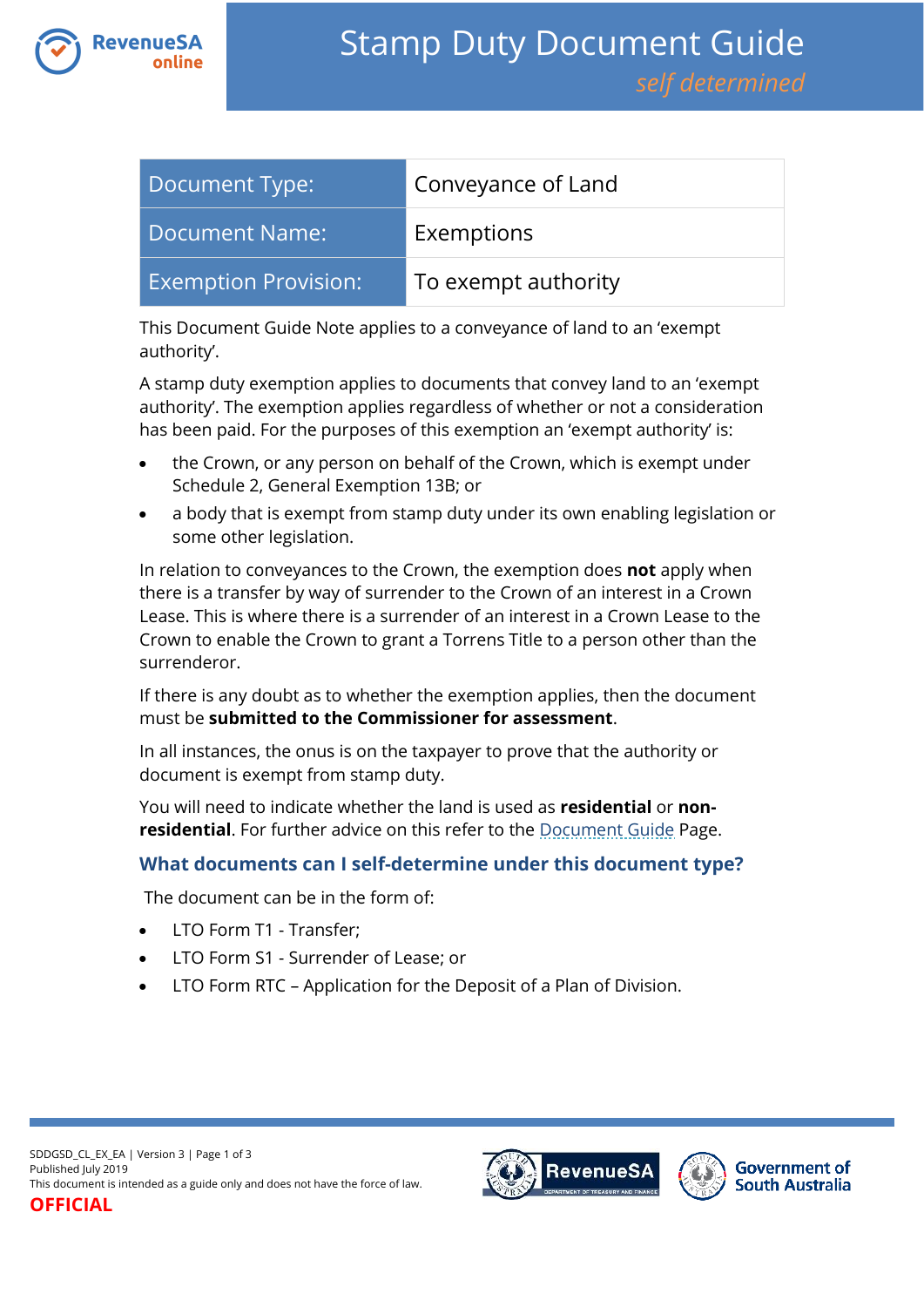

# **What types of transactions can I self-determine under this document type?**

A document that conveys land is deemed **suitable** for self-determination under this document type where:

the land is conveyed to an exempt authority.

## **What evidence do I need to retain for audit purposes?**

For audit purposes, you will need to retain the following documentation either in paper form or electronic form:

- a copy of the documents;
- evidence that a stamp duty determination has been made (i.e. Certificate of Stamp Duty, Document ID or stamped document); and
- evidence of the authority's exempt status.

## **What Section(s) of the** *Stamp Duties Act 1923* **applies?**

 Schedule 2, General Exemption 13B – where the conveyance is to the Crown, or to any person on behalf of the Crown.

# **What stamp duty is payable on this document?**

This document is exempt from stamp duty.

## **Examples**

#### Conveyance of land to the Crown

ABC Pty Ltd has entered into a contract for the sale and purchase of land to the Minister of Transport (a body of the Crown). Both parties execute a Transfer.

The Transfer is self-determined under this document type as **Exempt** from stamp duty pursuant to Schedule 2, General Exemption 13B.

#### Conveyance of land to an exempt authority under its own enabling legislation

Sam has decided to sell his land to the Personnel Corporation. Pursuant to the *Personnel Act 1966*, the Personnel Corporation is exempt from all State taxes, fees and charges. Both parties execute a Transfer.

The Transfer is self-determined under this document type as **Exempt**.